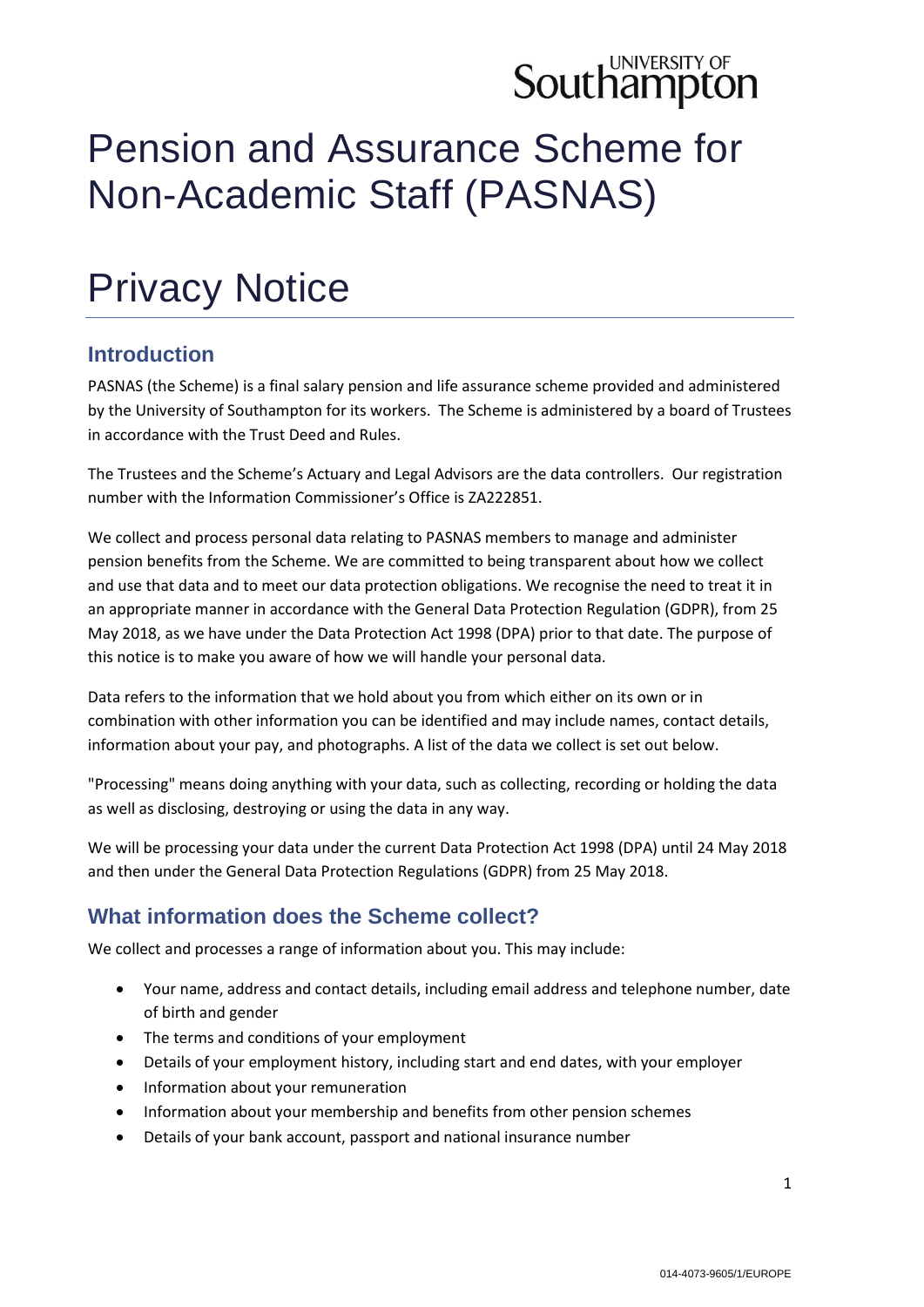- Information about your marital status, next of kin and dependants<sup>1</sup>
- Details of your schedule (days of work and working hours) and attendance at work
- Details of periods of leave taken by you, including holiday, sickness absence, family leave and sabbaticals, and the reasons for the leave
- Information about medical or health conditions

We may collect this information in a variety of ways. For example, data might be obtained from your passport, from forms completed by you during your employment with the University (such as benefit nomination forms), from correspondence with you, or through meetings with you.

Data will be stored in a range of different places, including in your personnel file, in the University's Pension, Payroll and HR systems.

#### **Why does the Scheme process personal data?**

We will be processing your data to fulfil our obligations of your PASNAS membership under the Trust Deed and Rules. This includes any steps taken at your request during your membership.

We need to process data to meet our obligations under membership to PASNAS. For example, we need to process your data to provide you with an annual benefit statement and to administer pension and insurance benefits.

In some cases, we need to process data to ensure that we are complying with our legal obligations. For example, we are required to deduct tax from pensions in payment and to provide your personal data to HM Revenue and Customs.

In other cases, we have a legitimate interest in processing personal data before, during and after the end of the employment relationship. Processing employee data allows us to:

- Maintain accurate and up-to-date pension membership records and contact details
- Operate and keep a record of absence to ensure that members receive the correct benefits to which they are entitled
- Operate and keep a record of other types of leave (including maternity, paternity, adoption, parental and shared parental leave) to ensure that members receive the correct benefits to which they are entitled
- Obtain medical assessments and advice about members, to ensure we comply with our duties in relation to ill-health retirements
- Ensure effective general pension administration

1

- Provide transfer values for current or former members
- Respond to and defend against complaints, appeals or legal claims.

Sometimes, we may obtain data in special categories that are particularly sensitive. This can include health information, for example. In circumstances where we need to process data in special categories, we will usually only do this having obtained your consent to do so. Where we do process data with your consent, you will have the right to withdraw your consent to the processing (you may

<sup>&</sup>lt;sup>1</sup> Where you have provided us with personal data about other individuals, such as family members, please make them aware of the information contained in this Notice.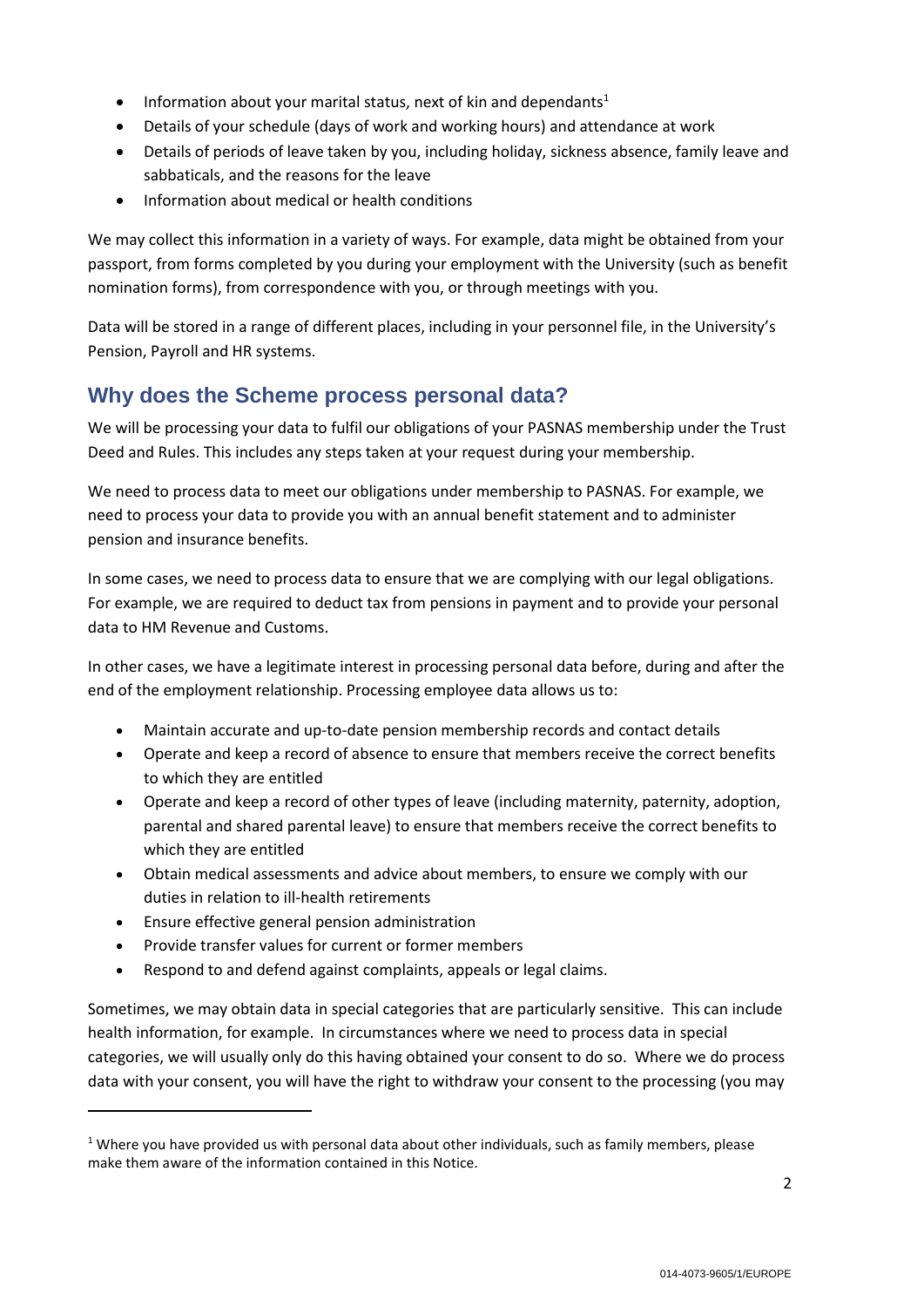do so by written notice to the Trustees). Please note, though, that if you don't provide consent to processing special category data where needed, or if you subsequently withdraw your consent, this may restrict the Trustees from processing or making decisions based on relevant data, which could include decisions on the payment of your benefits.

#### **Where we get it from**

We will obtain your data either directly from you or from third party sources, such as a previous pension provider you have advised us of. We will always look to ensure that any third party has the lawful authority to share this data with us.

#### **Processing for limited purposes**

We will only process your data for the specific purpose or purposes that we tell you or if specifically permitted under any privacy legislation and will only process your data to the extent necessary for that specific purpose or purposes.

#### **Accurate data**

We will keep the data we store about you accurate and up to date. Data that is inaccurate or out of date will be destroyed.

Current University employees can view and change some of their personal data through self-service MyHR. All members can request details of the data we store about them by contacting [pensions@soton.ac.uk.](mailto:pensions@soton.ac.uk)

Please let us know if your details change or if you feel that the data we hold about you is inaccurate by contactin[g pensions@soton.ac.uk.](mailto:pensions@soton.ac.uk)

#### **Data security**

Our pension administration staff have a legal duty to keep data about you confidential. There are strict codes of conduct in place to keep your data safe. Staff abide by the Data Protection Act 1998 and from 25th May 2018 will abide by the General Data Protection Regulation (GDPR).

We endeavour to ensure that suitable organisational and technical measures are in place to prevent the unlawful or unauthorised processing of your data and against the accidental loss of or damage to your data. This includes:

- **•** Storing data on an appropriately secure system.
- Training all our administration staff in their data protection responsibilities.
- Working with reputable companies for data processing services who are data protection compliant and who enter into appropriate data sharing agreements.
- Ensuring that appropriate protection is in place when we work with trusted organisations based outside the European Economic Area (EEA).

### **Sharing your data**

Your data will be shared with our advisers and service providers, so they can help the Trustees of PASNAS carry out their duties. These include the following: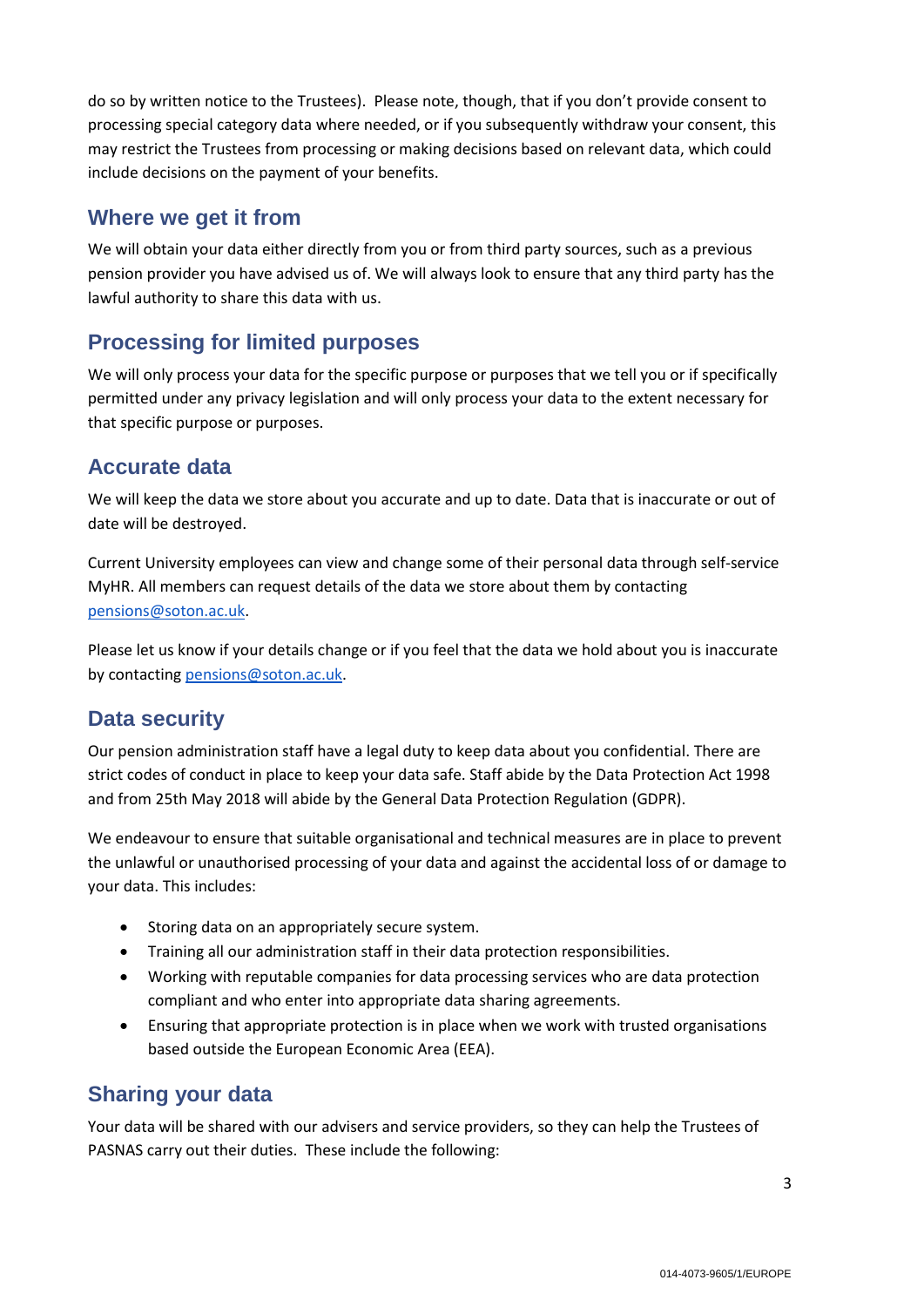- The University's Payroll team to ensure correct pension contributions are deducted from your pay or to ensure the correct retirement benefits are paid to you
- HMRC to comply with legislation on pay and benefits
- The Scheme's life assurance provider to maintain your Death in Service benefit cover
- Senior University staff in order for them to investigate a complaint from you against the Scheme
- The Scheme's legal advisors in the event of a complaint, appeal or legal claim from you against the Scheme<sup>2</sup>
- The Scheme's Actuary to calculate transfer benefits if you leave PASNAS, retirement benefits when you retire and to ensure accurate valuations of the Scheme<sup>3</sup>
- External pension providers if you decide to transfer your benefits on leaving the Scheme.

We may have to disclose your data if required to do so by law in order to comply with a legal obligation, to protect our rights, interests or property and those of others, act in urgent circumstances to protect the personal safety of our staff, students and the public or to protect us against any legal liability.

#### **Holding and retaining your data**

We create and hold your data both electronically and on paper. We will only hold your data as long as is necessary for the purpose or purposes that we have collected it, or to comply with our legal and regulatory obligations.

#### **How do I access my data?**

If you would like to access your data please make a request in writing to:

The Pensions Team Room 3083, Building 37 University of Southampton Highfield Southampton, SO17 1BJ Email: [pensions@soton.ac.uk](mailto:pensions@soton.ac.uk)

#### **Further information**

-

We also have additional information on the PASNAS website about how we protect your data. Please visit:<https://www.southampton.ac.uk/finance/services/pasnas.page> (current University employees) or<https://www.southampton.ac.uk/finance/services/index.page> (former employees and pensioners)

<sup>&</sup>lt;sup>2</sup> The Trustees' legal adviser is currently Squire Patton Boggs (UK) LLP. Details of how they carry out their obligations in relation to personal data can be found at their website: https://www.squirepattonboggs.com/en <sup>3</sup> The Trustees' actuarial advisor is currently Barnett Waddingham LLP. Details of how they carry out their obligations in relation to personal data can be found at their website: [https://www.barnett](https://www.barnett-waddingham.co.uk/privacy-policy/)[waddingham.co.uk/privacy-policy/](https://www.barnett-waddingham.co.uk/privacy-policy/)